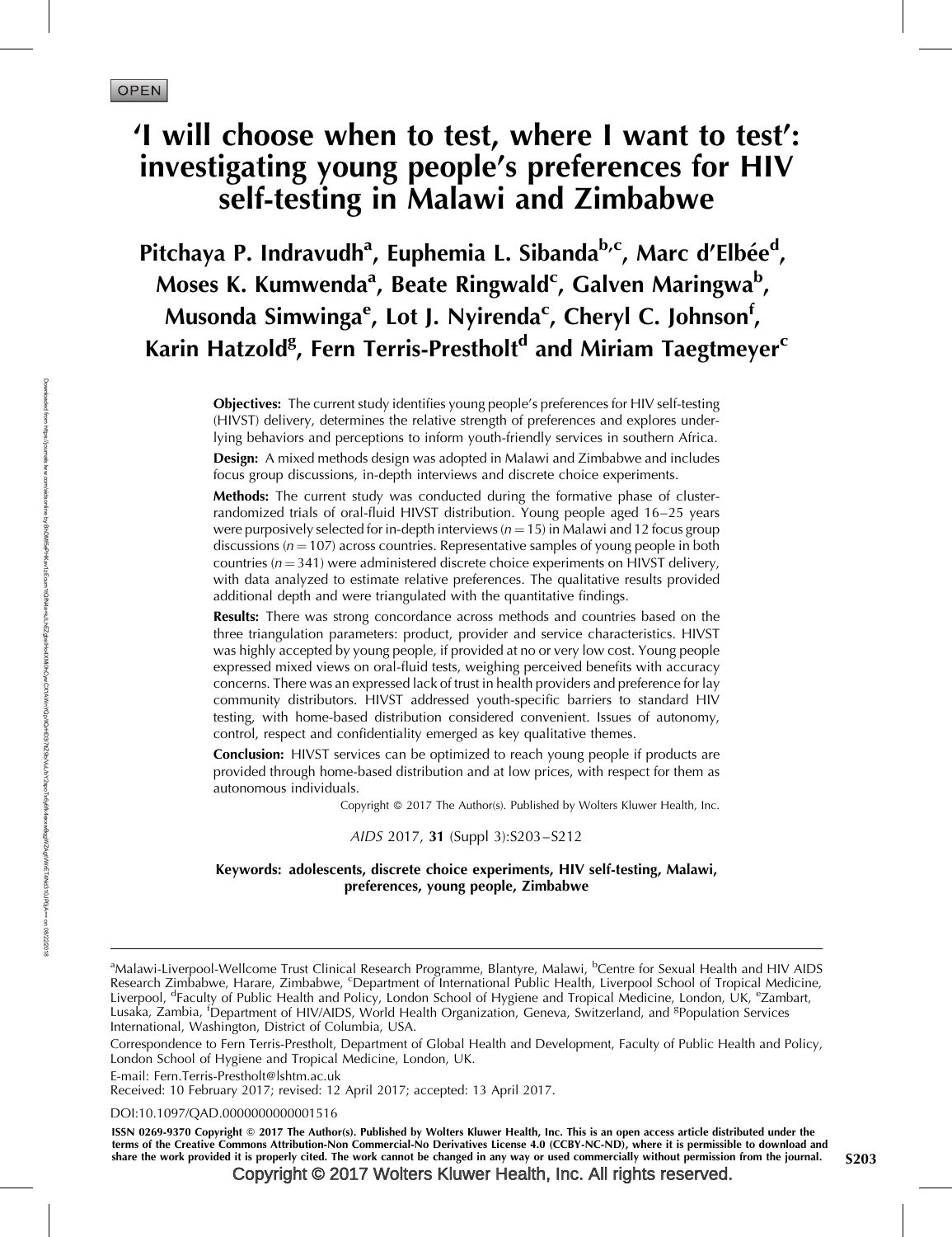# Introduction

Young people aged 15–24 years account for a third of people with HIV in sub-Saharan Africa and a third of new infections worldwide [1]. HIV testing among this population remains disproportionately low compared with adults, with coverage even lower among adolescents aged 15–19 years [2,3]. Late HIV diagnosis, delays in antiretroviral therapy initiation and poor adherence to treatment have resulted in poor clinical outcomes among this age group  $[4-7]$ .

Young people experience unique barriers to standard HIV testing services (HTS) that contribute to low uptake of HIV testing. Individual and household-level barriers include perceptions of low risk of HIV infection, emotional burden of dealing with a positive test result and absence of support from family and friends [8,9]. On a community and health-systems level, stigma around HIV testing in communities, fear of disrespect by healthcare providers, concerns over confidentiality and issues of parental or guardian consent can prevent young people from accessing HTS [8–12]. Young people are also rarely financially independent and therefore disproportionately affected by actual and perceived costs of accessing services [8,11].

HIV self-testing (HIVST), the process in which a person collects his or her own specimen, performs the test and interprets the results, is now recommended as an additional approach by the WHO [13]. This approach has potential for reaching young people and overcoming some of the barriers associated with HTS [14]. Key motivations for young people in sub-Saharan Africa to self-test include greater confidentiality, privacy, convenience and the perception that oral-fluid self-test kits are easy to use [15–18]. Compared with other age groups, adolescents aged 16–19 years old had the highest uptake of HIVST when delivered to communities in urban Malawi [19]. Although young people appear to have an interest in HIVST, research on their preferences for HIVST delivery – specifically around product, provider and service characteristics – is limited. A greater understanding of young people's preferences is needed to inform and develop optimal youth-friendly HIVST strategies that will facilitate uptake of testing and linkage to prevention and treatment.

# Methods

A mixed methods design was used to identify young people's preferences for how HIVST should be delivered, to determine the relative strength of preferences, and to explore behaviors and perceptions that may underlie preferences. Figure 1 details the design, data collection and data analysis process and how the methods supported and built on each other and ultimately provided a comprehensive framework for understanding preferences. Focus group discussions (FGD) explored group perceptions and in-depth interviews (IDI) aimed to gain more insight into sensitive issues and create an environment for people to disclose previous testing and HIV status. Discrete choice experiments (DCE), a method for measuring stated preferences for goods or services, were informed by the qualitative research and provided a quantitative estimate of preferences [20–22]. By asking people to choose between alternative bundles of HIVST delivery characteristics, choice data can be analyzed to understand key drivers of demand.

## Data collection

The current research was nested within the formative phase of a series of parallel cluster-randomized trials of community distribution of oral-fluid self-test kits (OraQuick HIV Self-Test) under UNITAID/PSI Self-Testing Africa (STAR) (refer to hivstar.lshtm.ac.uk). The formative studies and trials aimed to inform and evaluate country-specific programing, resulting in different research designs and sampling methods. Studies were guided by intercountry research questions, which enabled analyses to be conducted across contexts despites differences in designs. The qualitative studies and DCEs were conducted between April and September 2016 in Malawi (Blantyre, Machinga, Mwanza and Neno districts) and Zimbabwe (Mazowe district). Ethical approvals were obtained from the College of Medicine Research Ethics Committee in Malawi, the Medical Research Council of Zimbabwe and the Research Ethics Committee of the London School of Hygiene and Tropical Medicine.

For the FGDs and IDIs, topic guides across the two countries aimed to elicit views on barriers and facilitators to HIV testing, values and preferences for HIVST and perceptions around social impacts from HIVST. Participants, aged 16–25 years, were recruited from communities undergoing pilot HIVST implementation. In Malawi, residents who had self-tested were purposively sampled to ensure representation by women and men and whether or not they had previously tested for HIV. Participants in Zimbabwe were similarly sampled by sex as well as whether or not they had self-tested. In total, 15 IDIs and three FGDs  $(n = 23)$  were conducted in Malawi and nine FGDs ( $n = 84$ ) were administered in Zimbabwe. FGDs and IDIs were conducted in local languages, audiorecorded, and transcribed and translated into English.

Emerging themes from the qualitative data, as well as findings from a literature review and ranking exercise with qualitative participants on HIV testing characteristics relevant to each country, informed the DCE design process (Fig. 1), which adhered to standard guidelines [23]. The DCEs consisted of a set of scenarios, each comprising two alternative approaches for delivering HIV testing (Appendix 1,<http://links.lww.com/QAD/B96>).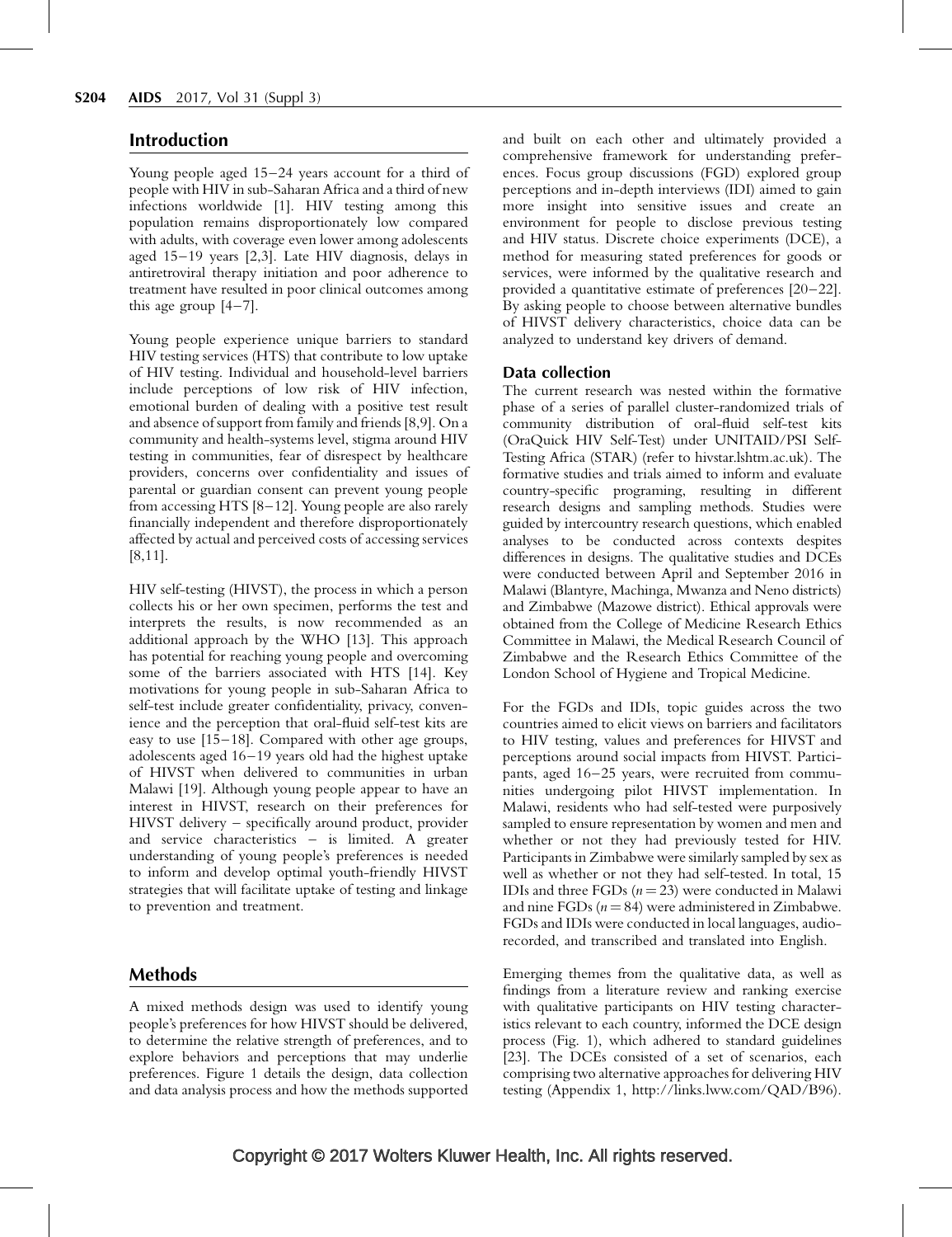

<sup>a</sup> Sample of young people 16-25 years

## Fig. 1. Overview of mixed methods.

The Malawi DCE also included the option to select the status quo. Pictorial representations of these scenarios were developed to facilitate comprehension of the alternative services. Using prior parameters generated from a pilot, we created an unlabeled d-efficient design, considered leading practice [24], in Ngene (version 1.21.1; ChoiceMetrics Pty Ltd, Sydney, New South Wales, Australia) to identify the fewest number of choice sets for estimating all parameters [25].

The DCEs were nested within larger population-based household surveys conducted at baseline in Malawi and after pilot distribution in Zimbabwe under the respective cluster-randomized trials. We employed a two-stage sampling design. Households from enumeration areas in both countries were first randomly selected for the survey; household members aged 16 years or older were eligible. Next, eligible participants in Malawi who had a recent negative test or did not know their HIV status were randomly allocated the DCE. In contrast, the first 300 eligible participants in Zimbabwe were given the DCE regardless of HIV status. Participants were randomly assigned to one of 40 sets of six choice scenarios using an electronic tablet-based questionnaire in Malawi and one of two sets of nine choice scenarios using a paper-based

questionnaire in Zimbabwe. Interviewers explained the attribute levels (Table 1) and illustrations and provided a demonstration of the oral-fluid self-test before participants were asked to select their preferred service for each scenario. Sample size was calculated using the rule of thumb by Johnson and Orme [26], suggesting a minimum sample size of 170 in Malawi and 110 in Zimbabwe. Given our focus on young people, we only analyzed choice data from participants aged 16–25 years. Although this sample ( $n = 245$  in Malawi and  $n = 96$  in Zimbabwe) was sufficient for estimating strength of preference for the attribute levels, it did not allow for robust estimation of variation in preferences between subgroups of young people.

# Data management and analysis

The qualitative data, while informing the DCE design, were analyzed as an independent data source to provide additional depth in understanding preferences and reflect the breadth of enquiry. A framework analysis was used to deductively generate themes around user preferences, including product, provider and service characteristics, and inductively construct themes that arose frequently from the data in both countries [27]. Intercountry coding frameworks were developed, and emerging themes were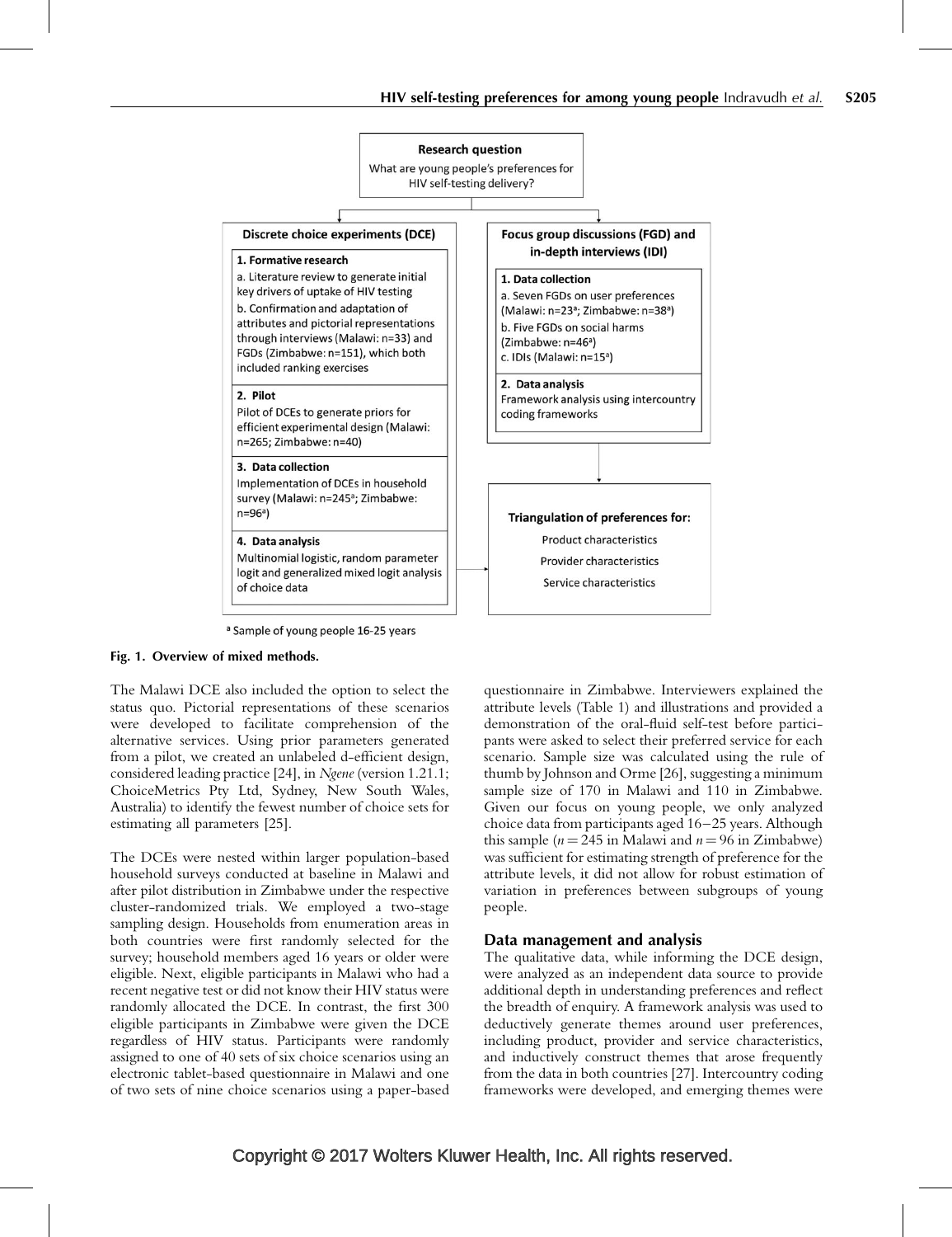|                                     |                             | Malawi                                                                                 | Zimbabwe                                 |                                                              |  |
|-------------------------------------|-----------------------------|----------------------------------------------------------------------------------------|------------------------------------------|--------------------------------------------------------------|--|
| Preference by domain                | Attribute                   | Levels                                                                                 | Attribute                                | Levels                                                       |  |
| Product characteristics             | Test price                  | Free, 50 Malawian kwacha (US\$<br>0.07), 150 Malawian kwacha<br>(US\$ 0.21)            | Test price                               | Free, US\$ 0.50, US\$ 1                                      |  |
|                                     | Sample collection<br>method | Oral-fluid self-test, blood-based<br>self-test, provider-delivered<br>blood-based test |                                          |                                                              |  |
| Provider characteristics            | Type of provider            | Healthcare worker, lay distributor,<br>intimate partner                                | Provider age                             | $\leq$ 30 years old, >30 years<br>old                        |  |
|                                     |                             |                                                                                        | Provider residence                       | Same community, outside of<br>community                      |  |
| Service delivery<br>characteristics | Location                    | Health facility, mobile clinic,<br>home, home of provider                              | Location                                 | Health facility, mobile<br>clinic, home                      |  |
|                                     | Pretest support             | Instruction leaflet, hotline, in-<br>person, hotline and in-person                     | Pretest support                          | Instruction leaflet, hotline,<br>in-person                   |  |
|                                     | Posttest support            | Instruction leaflet, hotline, in-<br>person, hotline and in-person                     | Opening hours                            | Regular hours, regular hours<br>and evenings and<br>weekends |  |
|                                     |                             |                                                                                        | Batched or<br>individual<br>distribution | Batch distribution,<br>individual distribution               |  |

#### Table 1. Attributes and levels for discrete choice experiments.

Italicized headings represent HIV self-testing attributes. Attribute levels follow.

identified through collaborative analysis of the field notes and collected data and in-person discussions of researchers and implementers. Transcripts were coded in NVivo (version 10; QSR International, Burlington, Massachusetts, USA) by one researcher in each country, with an independent coder checking 10 percentage of transcripts for intercoder reliability. Data were analyzed to ensure that commonalities or differences between individuals and groups as units were visible.

DCE data were cleaned using Stata Statistical Software (version 14; StataCorp, College Station, Texas, USA). Utilities (U), representing the strength of relative preferences, were estimated for each country using discrete choice models in Nlogit. Choice data, elicited from the choice made between the service alternatives, were first analyzed using a multinomial logistic (MNL) model as a basic model. Random parameter logit (RPL) and generalized mixed logit (GMXL) models were then introduced to respectively allow for unobserved preference heterogeneity in addition to scale heterogeneity [28]. Effects coding was used for attribute levels, which were categorical except for price. Three common attributes were included across countries that could be directly compared: price of kit, location of distribution and level of pretest support.

Key preferences elicited from the DCE and qualitative data were categorized into the following domains: product features such as price and specimen collection method; provider characteristics including the type of provider; and service attributes for example the location of distribution. Findings within each of these categories were triangulated across methods and classified as consistent, complementary (if providing more depth or a different perspective) or contradictory.

## Results

Background characteristics of DCE and qualitative participants are detailed in Table 2 and reflect representation among young people across sex, education, employment status, marital status and prior HIV testing. Most participants were women and had previously tested for HIV. In comparison with Malawi, more young people in Zimbabwe had higher education levels, were employed with a regular salary or were unmarried.

In this section, we present the DCE and qualitative results around preferences for product, provider and service delivery attributes followed by the triangulation results. Estimates generated from the MNL, RPL and GMXL models were largely robust across models (Appendix 2, <http://links.lww.com/QAD/B96>). The gamma and tau parameters, which test for unobserved and scale heterogeneity, were highly insignificant for the GMXL model ( $P = 0.94$  in Malawi and  $P = 0.78$  in Zimbabwe for both parameters), meaning we can revert to the basic model that does not account for heterogeneity. In Table 3, we present the MNL estimates in detail. The results from the method triangulation are shown in Table 4, with the qualitative analysis providing additional depth in explaining the strength of preference as well as identifying important divergent views and concerns among young people.

# Copyright © 2017 Wolters Kluwer Health, Inc. All rights reserved.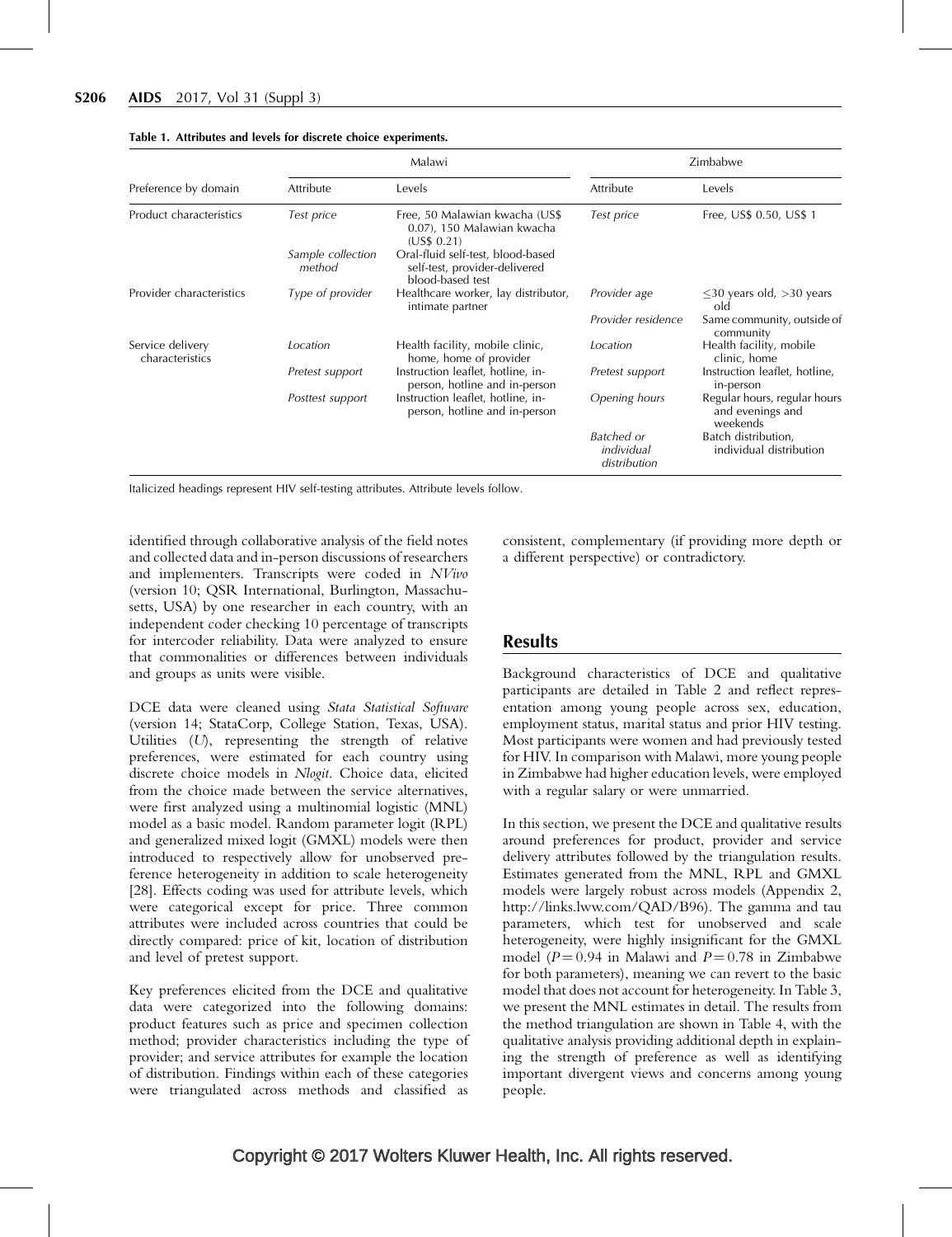|                                       | In-depth interviews | Focus group discussions |             | Discrete choice experiments |            |  |
|---------------------------------------|---------------------|-------------------------|-------------|-----------------------------|------------|--|
|                                       | Malawi              | Malawi                  | Zimbabwe    | Malawi                      | Zimbabwe   |  |
|                                       | $n\ (\%)$           | $n\ (\%)$               | n (%)       | $n\left(\frac{0}{0}\right)$ | n (%)      |  |
| Sex                                   |                     |                         |             |                             |            |  |
| Male                                  | 7(46.7)             | 10(43.5)                | 37(44.0)    | 90 (36.7)                   | 48 (50.0)  |  |
| Female                                | 8(53.5)             | 13 (56.5)               | 47(56.0)    | 155(63.3)                   | 48 (50.0)  |  |
| Age [median $(IQR)$ ]                 | 20(18, 21)          | 20 (19, 23)             | 21 (19, 23) | 20(18, 23)                  | 20(17, 22) |  |
| Education                             |                     |                         |             |                             |            |  |
| No formal schooling                   | 2(13.3)             | 0(0.0)                  | 0(0.0)      | 21(8.6)                     | 1(1.0)     |  |
| Started or completed primary school   | 11(73.3)            | 13 (56.5)               | 6(7.1)      | 168 (68.6)                  | 22(22.9)   |  |
| Started or completed secondary school | 2(13.3)             | 10(43.5)                | 78 (92.9)   | 54 (22)                     | 71 (74.0)  |  |
| Tertiary                              | 0(0.0)              | 0(0.0)                  | 0(0.0)      | 2(0.8)                      | 2(2.1)     |  |
| Employed with regular salary          | 2(13.3)             | 10(43.5)                | N/A         | 3(1.2)                      | 12(12.5)   |  |
| Married                               | 7(46.7)             | 12(52.5)                | 35 (41.7)   | 134 (54.7)                  | 37 (38.5)  |  |
| Ever tested for HIV                   | 7(46.7)             | 14 (60.9)               | N/A         | 190 (77.6)                  | 69 (71.9)  |  |
| Total                                 | 15(100.0)           | 23 (100.0)              | 84 (100.0)  | 245 (100.0)                 | 96 (100.0) |  |

Table 2. Background characteristics for participants aged 16–25 years old.

IQR, interquartile range.

# Product characteristics

For the DCE, price had a very strong influence on testing choices in both Malawi ( $U = -4.874$ ,  $P < 0.01$ ) and Zimbabwe ( $U = -1.691$ ,  $P < 0.01$ ). The strength of these preferences can be interpreted relative to changes in other attribute levels. For example an increased price of US\$ 0.10 in Malawi would lead to a utility loss of  $-0.487$ . Including another attribute level with an equally large, but positive utility could compensate for the effect of such a price increase. In Malawi, the DCE did not identify any significant preferences between the specimen collection methods (e.g. oral fluid self-test, blood-based self-test and provider-delivered blood-based test).

The FGD and IDI results in both countries revealed that HIVST kits should be no to very low cost, with price acting as a barrier to testing. In Malawi, this was seen to be particularly important for those who were not working or financially dependent on their families. In terms of the self-testing product, young people across countries saw it as an innovative technology and appreciated the ability to control the testing and disclosure process.

I will choose when to test, where I want to test, and I can determine how private the place of testing is ... 19-year-old man, FGD, Zimbabwe

Although there was strong consensus in FGDs around self-testing, views around performance and accuracy of the different specimen collection methods diverged. Participants expressed that they were more accepting of oral-fluid tests than older people and talked about benefits such as ease-of-use and painless specimen collection compared with finger prick for blood-based testing. There was, however, the perception that blood-based tests were more accurate, a view held more strongly in FGDs in Zimbabwe than Malawi as expressed here:

Many said [oral-fluid tests were not] reliable because . . . the virus is in the blood. So many were not satisfied with this self-testing. 16-year-old woman, FGD, Zimbabwe

When the results were triangulated across the DCE and qualitative methods, preferences for product characteristics were found to be consistent, with participants desiring for HIVST kits to be free of charge or very low cost. Preference between the different specimen collection methods was also similar: no strong preferences were revealed in the DCEs and the FGD and IDI findings were mixed, with stated benefits of oral-fluid self-tests offset by concerns around accuracy.

## Provider characteristics

In Malawi, young people in the DCEs preferred to obtain an HIVST kit from a minimally trained community distributor ( $U = 0.085$ ,  $P < 0.10$ ) to a trained healthcare worker (HCW) ( $U = 0.037$ ,  $P \ge 0.10$ ) or intimate partner  $(U = -0.122, P < 0.10)$ . Meanwhile, participants in Zimbabwe were indifferent to the age group of providers and whether they came from the same community. Each of these provider attributes was country-specific and could therefore not be compared across settings.

FGD and IDI participants in both countries felt that HIVST would motivate young people to test in settings characterized by distrust in HCWs to convey the correct results and keep information confidential. There was a stated preference for lay community distributors, though there were some concerns raised in the Malawi FGDs around their counseling qualifications. In the Malawi FGDs and IDIs, peer groups were also suggested as important conduits for supporting young people. Further, participants in Zimbabwe expressed desire to have distributors residing in the same village, as this facilitated availability of support and assistance if needed:

# Copyright © 2017 Wolters Kluwer Health, Inc. All rights reserved.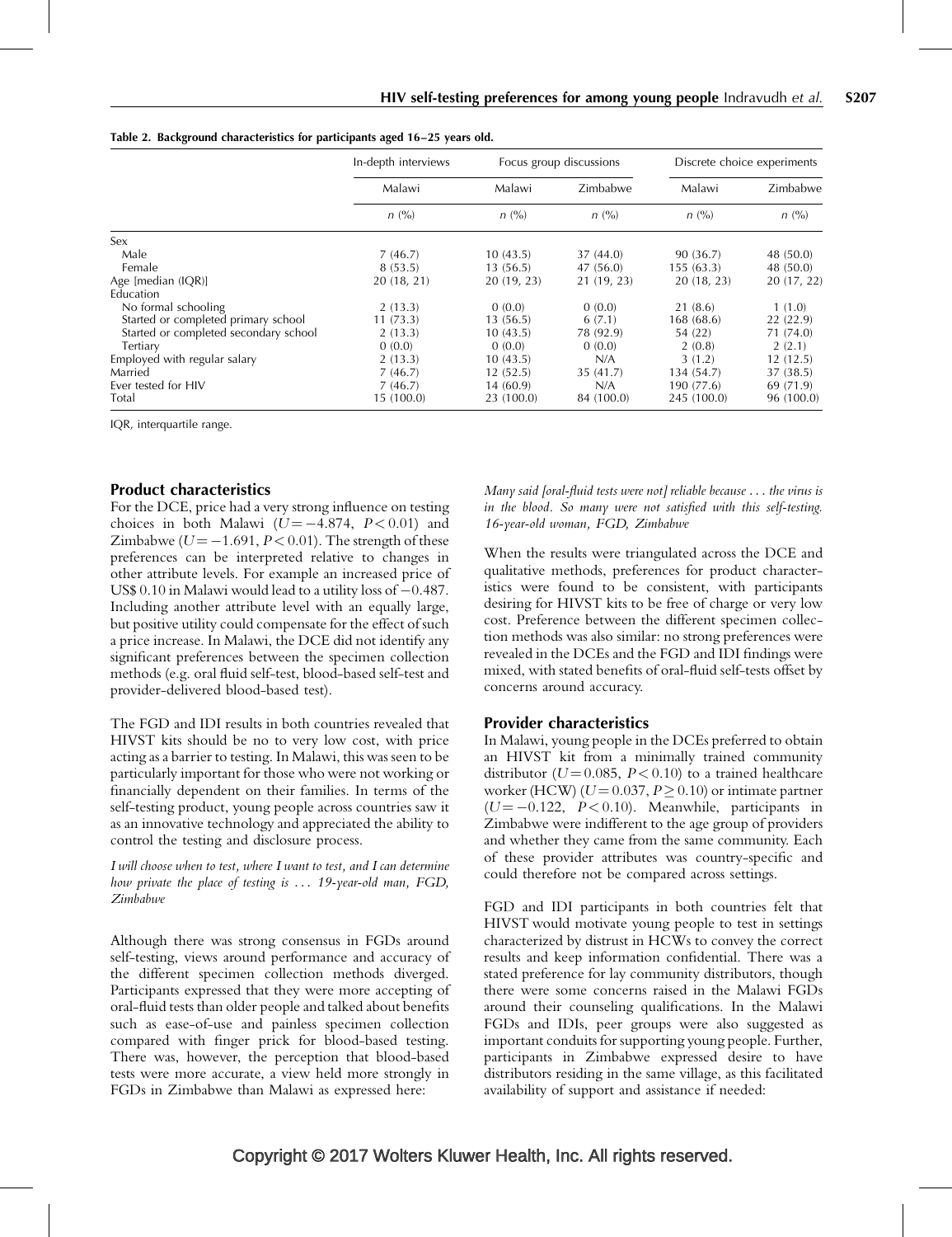|                                                                | (A) Model I (Malawi) |        |          |                                         | (B) Model II (Zimbabwe) |        |          |
|----------------------------------------------------------------|----------------------|--------|----------|-----------------------------------------|-------------------------|--------|----------|
|                                                                | Coefficient          |        | St. Err. |                                         | Coefficient             |        | St. Err. |
| Product characteristics                                        |                      |        |          | Product characteristics                 |                         |        |          |
| Test price<br>Sample collection method<br>Oral-fluid self-test | $-4.874$             | $\ast$ | 0.440    | Test price                              | $-1.691$                | $\ast$ | 0.480    |
|                                                                | 0.082<br>$-0.025$    |        | 0.062    |                                         |                         |        |          |
| Blood-based self-test                                          |                      |        | 0.057    |                                         |                         |        |          |
| Provider-delivered<br>blood-based test                         | $-0.057$             |        | 0.096    |                                         |                         |        |          |
| Provider characteristics                                       |                      |        |          | Provider characteristics                |                         |        |          |
| Type of provider                                               |                      |        |          | Provider age                            |                         |        |          |
| Healthcare worker                                              | 0.037                |        | 0.053    | $\leq$ 30 years                         | 0.012                   |        | 0.036    |
| Lay distributor                                                | 0.085                | $**$   | 0.050    | $>30$ years                             | $-0.012$                |        | 0.036    |
| Intimate partner                                               | $-0.122$             | $**$   | 0.068    | Residence of provider                   |                         |        |          |
|                                                                |                      |        |          | Same community                          | 0.070                   |        | 0.054    |
|                                                                |                      |        |          | Outside of the community                | $-0.070$                |        | 0.054    |
| Service delivery characteristics                               |                      |        |          | Service delivery characteristics        |                         |        |          |
| Location of distribution                                       |                      |        |          | Location of distribution                |                         |        |          |
| Health facility                                                | $-0.140$             | $**$   | 0.081    | Health facility                         | $-0.030$                |        | 0.078    |
| Mobile clinic                                                  | $-0.170$             | $\ast$ | 0.065    | Mobile clinic                           | $-0.669$                | ***    | 0.275    |
| Home                                                           | 0.350                | $\ast$ | 0.080    | Home                                    | 0.699                   | ***    | 0.301    |
| Home of distributor                                            | $-0.040$             |        | 0.065    |                                         |                         |        |          |
| Pretest support                                                |                      |        |          | Pretest support                         |                         |        |          |
| Instruction leaflet                                            | $-0.096$             |        | 0.064    | Instruction leaflet                     | $-0.049$                |        | 0.105    |
| Hotline                                                        | 0.024                |        | 0.068    | Hotline                                 | 0.039                   |        | 0.110    |
| In-person                                                      | $-0.024$             |        | 0.064    | In-person                               | 0.010                   |        | 0.067    |
| Hotline and in-person                                          | 0.096                |        | 0.080    | Hours of operation                      |                         |        |          |
| Posttest support                                               |                      |        |          | Regular hours                           | 0.078                   |        | 0.070    |
| Instruction leaflet                                            | $-0.141$             | $***$  | 0.068    | Regular hours and evenings and weekends | $-0.078$                |        | 0.070    |
| Hotline                                                        | 0.014                |        | 0.060    | Batch or individual distribution        |                         |        |          |
| In-person                                                      | 0.126                | ***    | 0.062    | Individual distribution                 | $-0.018$                |        | 0.036    |
| Hotline and in-person                                          | 0.002                |        | 0.075    | Batch distribution                      | 0.018                   |        | 0.036    |
|                                                                |                      | $\ast$ |          |                                         |                         |        |          |
| Neither <sup>a</sup>                                           | $-1.760$             |        | 0.111    |                                         |                         |        |          |
| Neither <sup>a*</sup> never tested                             | $-0.013$             |        | 0.098    |                                         |                         |        |          |
| <b>AIC</b>                                                     | 2706.7               |        |          | <b>AIC</b>                              | 1149.30                 |        |          |
| LLF                                                            | $-1337.4$            |        |          | LLF                                     | $-565.63$               |        |          |
| $\overline{\mathsf{N}}$                                        | 245                  |        |          | N                                       | 96                      |        |          |

#### Table 3. Estimation of young people's preferences for HIV self-testing delivery using multinomial logistic regressions.

Effects coding used for categorical variables.

Italicized headings represent HIV self-testing attributes. Attribute levels follow.

AIC, Akaike information criterion; LLF, Log likelihood function.

<sup>a</sup>Neither represents the status quo alternative.

\*Is significant at  $P$  value < 0.01.

**Is significant at P value < 0.10.** MIS significant at P value < 0.05.

[The distributor] could give the kit ... and must come back again to provide support, which is easier if he is from our community. 20-year-old man, FGD, Zimbabwe.

The DCEs and qualitative results provided complimentary insights on preferences for provider characteristics. Young people preferred distribution of HIVST kits by lay community distributors across methods, with the FGDs and IDIs also revealing a lack of trust of HCWs. The Zimbabwe DCE did not reveal any strong preferences regarding the residence of distributors, which departed from some of the findings from the FGD results.

#### Service delivery characteristics

In terms of location of distribution, the DCE results revealed that access at home was favored in Malawi

 $(U = 0.350, P < 0.01)$  and Zimbabwe  $(U = 0.699,$  $P < 0.05$ ). This was preferred over mobile clinics (Malawi:  $U = -0.170$ ,  $P < 0.01$ ; Zimbabwe:  $U = -0.669$ ,  $P < 0.05$ ) and health facilities (Malawi:  $U = -0.140$ ,  $P < 0.10$ ; Zimbabwe:  $U = -0.030$ ,  $P \ge 0.10$ ). Compared to others these attribute levels were some of the most important drivers of demand for young people. Participants across countries were indifferent to the level of pretest assistance, which included instruction leaflets, telephone hotlines and in-person support. Other attributes relating to service delivery were explored separately in each country. In contrast to being indifferent to approaches for pretest support, participants in Malawi preferred in-person assistance following self-testing  $(U=0.126, P<0.05)$ rather than just the instruction leaflet  $(U = -0.141,$  $P < 0.05$ ). In Zimbabwe, participants did not have strong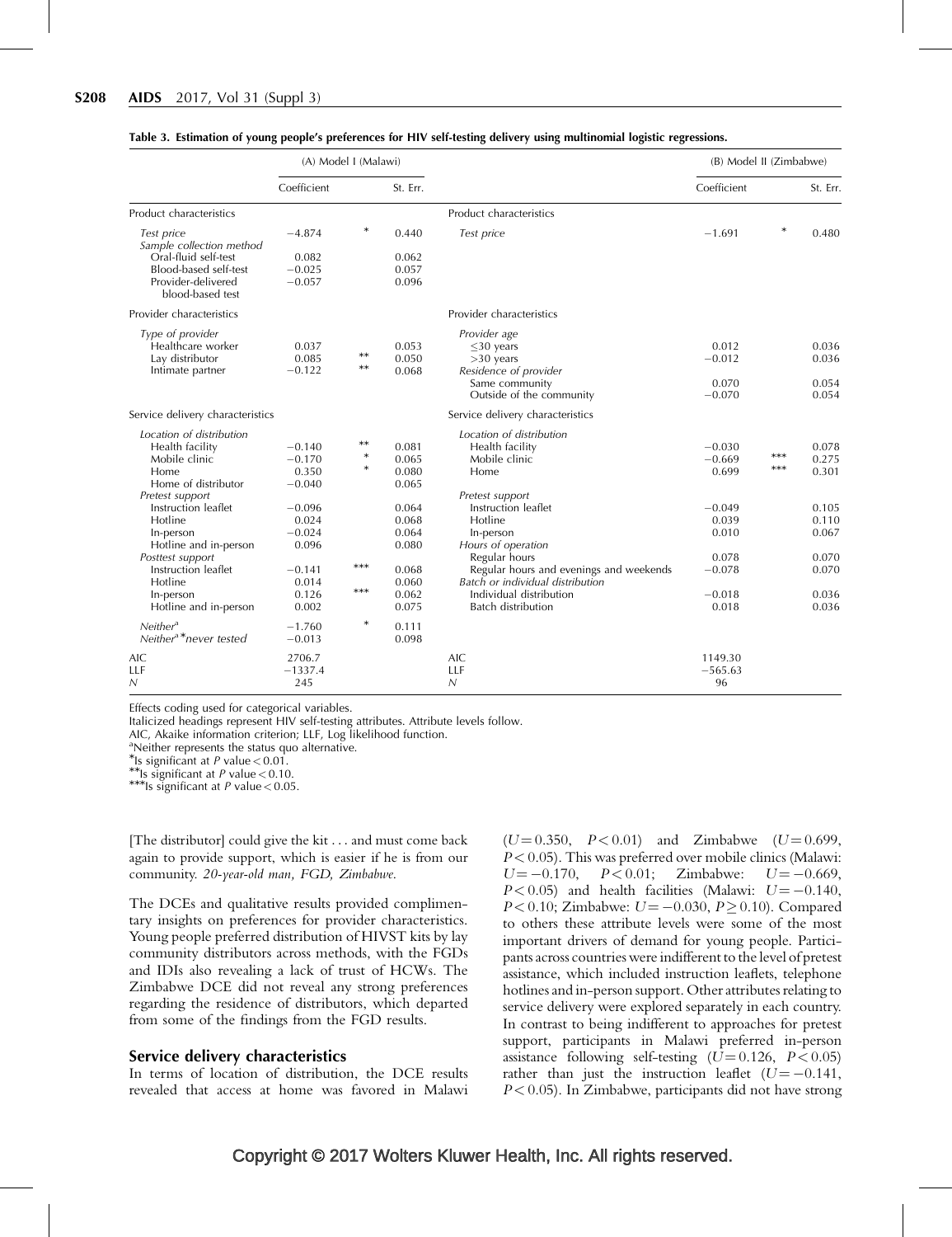| Preferences by<br>domain            | Key qualitative results (Malawi: 3 FGDs,<br>15 IDIs Zimbabwe: 9 FGDs)                                                                                                                                                                                                                                                                     | DCE results (Malawi: $n = 245$<br>Zimbabwe: $n = 96$ )                                                                                                                                                                                      | Triangulation<br>results |
|-------------------------------------|-------------------------------------------------------------------------------------------------------------------------------------------------------------------------------------------------------------------------------------------------------------------------------------------------------------------------------------------|---------------------------------------------------------------------------------------------------------------------------------------------------------------------------------------------------------------------------------------------|--------------------------|
| Product<br>characteristics          | There were strong preferences for HIVST kits to be<br>offered free of charge across methods and countries                                                                                                                                                                                                                                 | Setting the price of HIVST kits as low as<br>US\$0.10 would reduce uptake<br>among users in both countries.<br>Compared with other attributes,<br>price mattered most in Malawi                                                             | Consistent               |
|                                     | FGD participants in both countries often mentioned<br>the benefits of oral-fluid testing compared with<br>blood-based testing, though with some skepticism<br>around accuracy. Self-testing in general was<br>viewed very positively in the FGDs and IDIs across<br>contexts                                                              | Young people in both countries<br>revealed no strong preferences<br>regarding the sample collection<br>method                                                                                                                               | Complementary            |
| Provider<br>characteristics         | In both methods and countries, there was an<br>expressed lack of trust in healthcare providers and a<br>preference for lay community distributors. Young<br>people in the Malawi FGDs and IDIs also<br>mentioned preferring peer distributors. In<br>Zimbabwe, participants preferred distributors that<br>were from the same communities | In Malawi, there was a preference for<br>lay community distributors and<br>dislike for distribution through<br>intimate partners. In Zimbabwe,<br>participants had no strong<br>preferences regarding the age and<br>residence of providers | Complementary            |
| Service delivery<br>characteristics | Young people in the FGDs and IDIs in both settings<br>were in favor of home-based distribution of HIVST<br>kits for reasons of convenience                                                                                                                                                                                                | Location was one of the strongest<br>drivers of demand in both countries,<br>with access to HIV testing at home<br>highly valued                                                                                                            | Consistent               |
|                                     | FGD and IDI participants in Malawi seemed more<br>open to collecting HIVST kits from local clinics,<br>mobile clinics or community gatherings. Some<br>young men in the Zimbabwe FGD also wanted the<br>choice of picking up kits at these locations                                                                                      | Distribution of HIVST kits through<br>mobile clinics was strongly disliked<br>in both countries. In Malawi, health<br>facilities were almost as strongly<br>disliked as the mobile clinic model.<br>This was NS in Zimbabwe                 | Contradictory            |
|                                     | Young people across methods and contexts were<br>motivated by the confidentiality and control<br>afforded by HIVST. They also mentioned liking the<br>availability of in-person support as long as they<br>could conduct the tests themselves                                                                                             | Participants in both countries were<br>indifferent to the level of pretest<br>support given by providers.<br>However, in terms of posttest<br>support, in-person assistance was<br>preferred in Malawi                                      | Complementary            |
|                                     | There were mixed views regarding batch distribution<br>of kits to the household in the Malawi and<br>Zimbabwe FGDs. Some young people were<br>concerned that acceptance of an HIVST kit in front<br>of family members would reveal that they were<br>sexually active, while others found it as a way to<br>discreetly take a test         | Young people in Zimbabwe were<br>indifferent to batch distribution of<br>HIVST kits to the entire household                                                                                                                                 | Complementary            |

#### Table 4. Key findings on preferences and triangulation of methods.

DCE, discrete choice experiment; FGD, focus group discussion; HIVST, HIV self-testing; IDI, in-depth interviews; NS, not significant.

preferences for other service delivery characteristics, including hours of operation and distribution of batches of HIVST kits to the entire household.

In the FGDs and IDIs, young people appreciated the convenience and savings in time and transportation costs associated with home distribution of HIVST kits.

I thought it wise to go for [self-testing] when ... introduced in this community, so I decided to test because I had access .... I was not supposed to walk a distance for testing. 23-year-old man, IDI, Malawi

Accessing HIVST and taking the test at home was also seen to provide greater privacy and encourage action among those who had procrastinated over testing. In both countries, where HIV testing and treatment services were often offered in the same location within health facilities, some participants felt young people were afraid of being seen as expressed in this quote:

People can't be going to the hospital for an HIV test ... Once I go there today, the news is going to spread everywhere and people will know that so and so is HIV positive. 22-year-old woman, FGD with female youth peer group, Malawi

Compared with Zimbabwe, FGD and IDI participants in Malawi were more open to collecting kits from local clinics, mobile clinics or even community gatherings. There was also the view that hospitals ensured better safekeeping of testing devices. In Zimbabwe, a minority of young men in one FGD reported wanting the autonomy of collecting the HIVST kit from a mobile or local clinic as this gave them more control over when to test, illustrated here:

I say no to a fixed date that they decide to come; I won't want [the test kit] at that time. So if I collect at the clinic it is good; I will go and collect from the clinic when I want to. 19-year-old man, FGD, Zimbabwe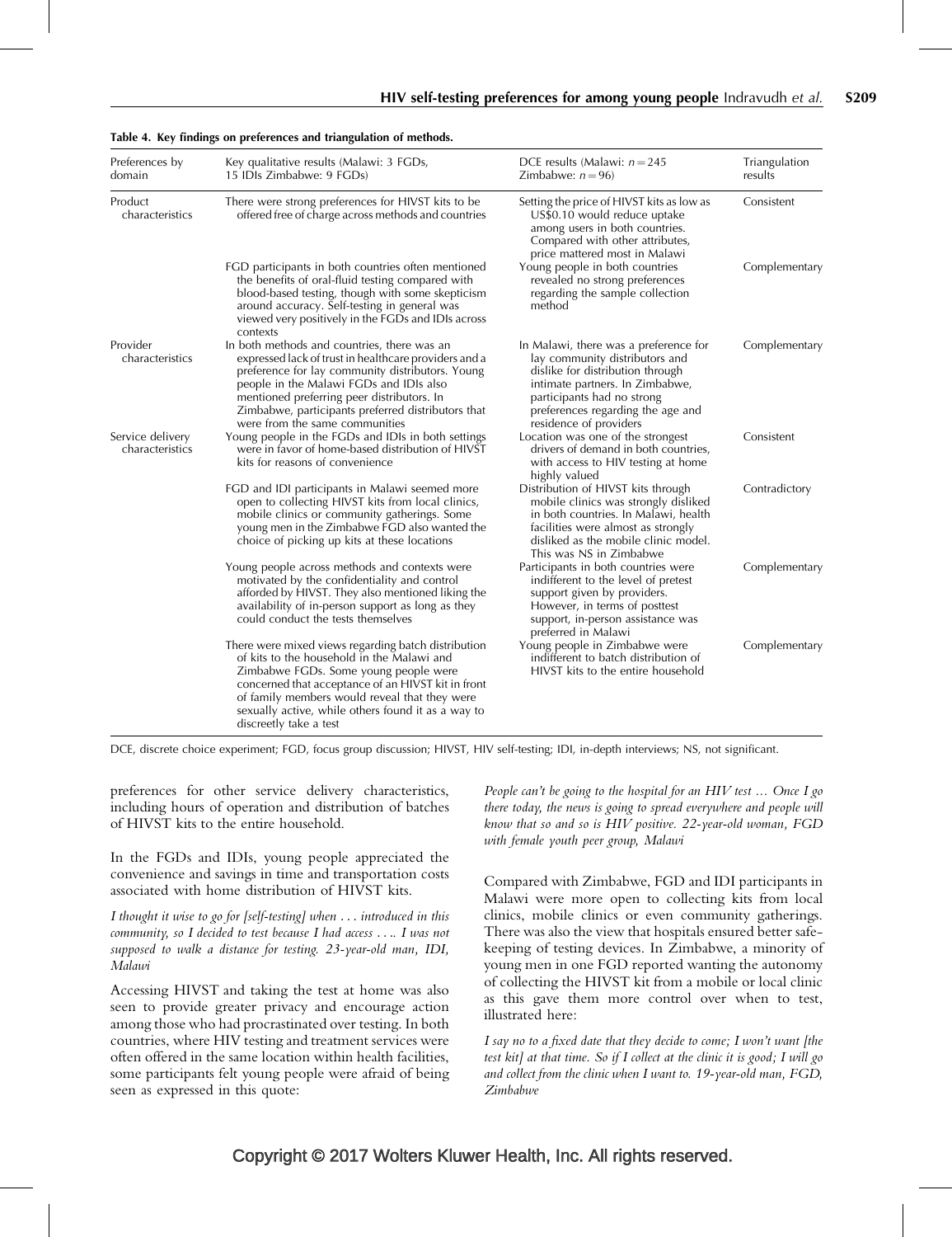Despite some concerns about confidentiality, availability of in-person support was highly favored by participants from both countries and balanced this conflict by suggesting, 'The counselor must be there but not during the entire process' (22-year-old woman, FGD, Malawi). Providers were viewed as important in offering information and preparing users for dealing with HIV-positive results. Most FGD and IDI participants in both countries were against using a hotline, citing the value attached to inperson dialog especially for posttest support.

Young people across both methods and countries expressed that they were starting to become more independent, make decisions for themselves and, at the same time, were exploring their sexuality and boundaries, leading to some clashes in household dynamics, including decision-making about testing. In one FGD in Zimbabwe, young people said they disliked when community distributors spoke to their parents without consulting them directly despite being above the age of consent. Further, there were mixed views in the FGDs in both countries on whether kits should be given individually or distributed in 'batches' to the household. Although some young people worried that parents could deduce whether they were sexually active by their decision to accept a kit, others found it better if kits were offered to the whole household, so no attention was placed on the young person's choice. The reverse was also brought up with participants, mentioning that coercion of young people to test may be more likely to occur in situations where distribution was batched.

Evaluating the results from the DCE with the qualitative results, home access of HIVST was consistently preferred across methods. In contrast, FGD and IDI participants in Malawi were open to distribution through health facilities and mobile clinics, which differed from the DCE results. DCE participants in Malawi preferred more comprehensive support beyond the instruction leaflet after selftesting. This was also reflected in the FGDs and IDIs, where young people wanted the option of accessing inperson support if needed. In the Zimbabwe DCE, there were no strong preferences for batched distribution of HIVST kits, which complemented the mixed findings from the qualitative research.

# **Discussion**

This is the first study to explore young people's preferences for HIVST in Malawi and Zimbabwe and comes at a time when many countries are starting to scaleup HIVST as an additional approach to reach untested populations [13]. We found that HIVST is highly acceptable to young people in these countries as it empowers them to choose the location and timing of the test and control disclosure around their results. Young people were attracted by the innovative new technology and appreciated the decision-making autonomy and control it gave them at a time of life when they were becoming more independent from their parents and more sexually active. Young people liked the convenience, confidentiality and perceived ease-of-use. Across methods, young people felt strongly that HIVST should be free and distributed at home, with some form of inperson support available if needed.

The high acceptability of HIVST has been described among young people in other settings in sub-Saharan Africa [15,29,30]; however, these studies provide limited information on young people's preferences around HIVST delivery characteristics. Previous studies have largely reported that oral-fluid tests were appealing because they were easy to use, painless and did not require a blood sample [15,16,31]; although a study in Tanzania reported dislike for this method due to lack of familiarity [32]. Our study pointed to concerns by young people around accuracy of oral-fluid tests, a finding that has previously been cited in the United States [17,18]. HIVST programs promoting oral-fluid tests will need information about their functioning and performance to address these concerns. Given young people's low access to financial resources and strong aversion to price, the findings also show that uptake of HIVST may be limited if kits are not provided for free or at extremely low prices.

Young people's strong preferences for home delivery of self-test kits and some in-person support by providers contrasted with the desire for total privacy. Home-based testing offered a way for young people to overcome issues of access and visibility associated with facility-based HTS [8,9,11,33–35]. Meanwhile, availability of in-person support was reported as being important if additional information or assistance was required in the case of a positive test. In Kenya, preference for posttest support was found to be more pronounced among young people than adults [15]. This may be particularly important for young people, as studies suggest that linkage to care for this population has been suboptimal in the contexts of community-based HIV testing in Kenya and South Africa [36,37].

Being empowered to control one's own HIV testing process seems to be particularly appealing to young people [38]. As they transition from childhood to adulthood, they are given or demand greater autonomy and independence. Being responsible and taking charge of one's own life and health motivates young people to test for HIV [8,11,39], which resonates with our findings that empowerment and control act as motivators for young people to test.

Confidentiality was one of the main reasons why young people preferred HIVST [15,16]. Young people's lack of trust of health workers and desire for confidentiality has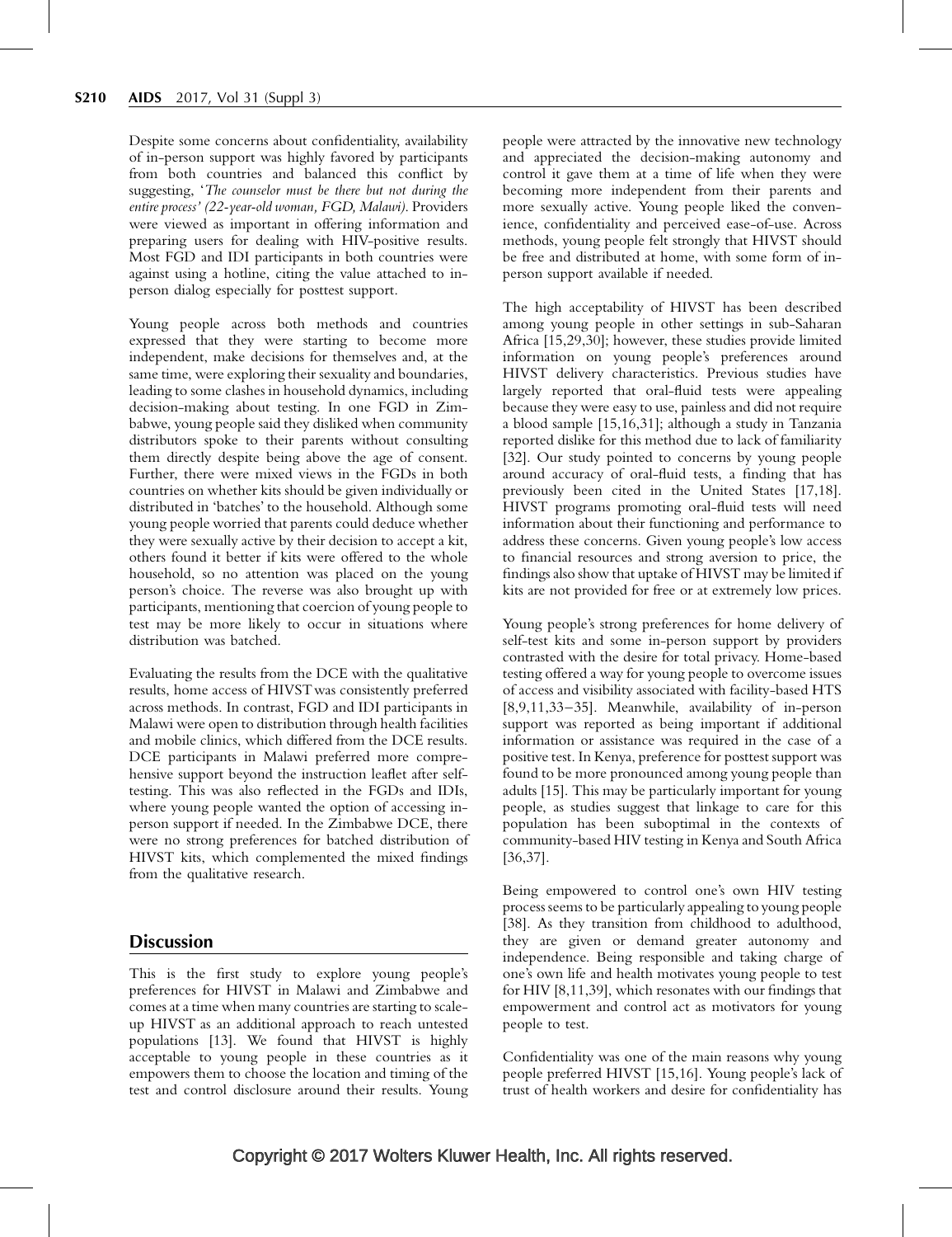been described elsewhere [11,33,40,41] and motivated young people's preference for HIVST in this study. Our study also shows preference for lay community distributors, with pilot studies under the STAR Consortium confirming this in practice [42,43]. In Kenya, where home-based HIV testing by lay counselors has been successful [39,44], the integration of HIVSTonto existing community-health platforms could become a model for HIVST in the future. In the context of a gap between biological and psychosocial maturity, as well as discrepancies in cultural, social and legal definitions of maturity, promoting HIVST in young people may not be without conflicts, including denied or forced testing. Appropriate training of distributors and sensitization of parents and the wider community would therefore be needed.

There were a number of limitations to our study. The DCE and qualitative research were nested within country-specific cluster-randomized trials of community-based HIVST implementation, resulting in distinctive research designs and sampling methods in each country. Despite this, results were largely consistent and complementary. Sample size calculations for the DCE were based on the total population and did not provide enough degrees of freedom to robustly examine differences in preferences among subgroups of young people. Although participants were asked about preferences for oral-fluid and blood-based self-tests, none had seen a blood-based self-test, which may have influenced stated preferences for oral-fluid tests.

Our study adds to the evidence on preferences for HIVST delivery among young people, with potential implications for reducing current testing gaps among this hard-toreach age group. Uptake of HIVST among young people is most promising if distribution of test kits is convenient, which is provided through home-based distribution at no cost, with respect for them as autonomous individuals.

# Acknowledgements

The authors thank the Ministries of Health from Malawi and Zimbabwe for their support of this study, the communities in which data were collected for hosting our research, the participants who contributed to the study and the research teams from the two countries. Thanks to Professor Elizabeth Corbett and Professor Frances Cowan, the Principal Investigators, and to Dr Melissa Neuman for their support and comments. The study was undertaken in collaboration with UNITAID, Population Services International, WHO, London School of Hygiene and Tropical Medicine, and the rest of the STAR Consortium. Two networks of researchers in STAR contributed to the discussion and intercountry analysis: the qualitative and economics research networks

and we are grateful for their insights and implementation perspectives.

Contributors: P.P.I., E.L.S., M.D. and F.T.P. designed the DCE study. P.P.I., E.L.S., M.K.K., L.J.N. and M.T. designed the qualitative study. P.P.I. and E.L.S. coordinated the studies. B.R. completed the literature review. P.P.I., M.D.E. and G.M. analyzed the DCE data, with F.T.P. advising on the direction of analysis. P.P.I., E.L.S. and M.K.K. analyzed the qualitative data, with M.T. advising on the direction of analysis. P.P.I. completed the first draft of the article with writing contributions by E.L.S., M.D., M.K.K., B.R. and L.J.N., F.T.P. and M.T. critically revised the article. All authors approved the final version of the article.

The current work is supported by UNITAID, grant number: PO#8477-0-600.

# Conflicts of interest

There are no conflicts of interest.

# References

- 1. UNAIDS. AIDS by the numbers. Geneva, Switzerland: Joint United Nations Programme on HIV/AIDS (UNAIDS); 2016.
- 2. National Statistical Office (NSO); ICF Macro. Malawi Demographic and Health Survey 2010. Zomba, Malawi, and Calverton, Maryland, USA: NSO and ICF Macro; 2011.
- 3. Zimbabwe National Statistics Agency; ICF International. Zimbabwe demographic and health survey 2015: final report. Rockville, Maryland, USA: Zimbabwe National Statistics Agency (ZIMSTAT) and ICF International; 2016.
- 4. Bygrave H, Mtangirwa J, Ncube K, Ford N, Kranzer K, Munyaradzi D. Antiretroviral therapy outcomes among adolescents and youth in rural Zimbabwe. PLoS One 2012; 7:e52856.
- Nachega J, Hislop M, Nguyen H, Dowdy D, Chaisson R, Regensberg L, et al. Antiretroviral therapy adherence, virologic and immunologic outcomes in adolescents compared with adults in Southern Africa. J Acquir Immune Defic Syndr 2009; 51:65–71.
- 6. Wandeler G, Keiser O, Pfeiffer K, Pestilli S, Fritz C, Labhardt N, et al. Outcomes of antiretroviral treatment programs in rural Southern Africa. J Acquir Immune Defic Syndr 2012; 59: e9–e16.
- 7. Weigel R, Estill J, Egger M, Harries A, Makombe S, Tweya H, et al. Mortality and loss to follow-up in the first year of ART: Malawi National ART Programme. AIDS 2012; 26:365–373.
- 8. Armstrong A, Baggaley R, Ferguson J, van der Kwaak A, Wolmarans L. The voices, values and preference of adolescents on HIV testing and counselling. Geneva, Switzerland: World Health Organization (WHO); 2013.
- Strauss M, Rhodes B, George G. A qualitative analysis of the barriers and facilitators of HIV counselling and testing perceived by adolescents in South Africa. BMC Health Serv Res 2015; 15:250.
- 10. MacPhail CL, Pettifor A, Coates T, Rees H. You must do the test to know your status': attitudes to HIV voluntary counseling and testing for adolescents among South African youth and parents. Health Educ Behav 2008; 35:87–104.
- 11. Ferrand RA, Trigg C, Bandason T, Ndhlovu CE, Mungofa S, Nathoo K, et al. Perception of risk of vertically acquired HIV infection and acceptability of provider-initiated testing and counseling among adolescents in Zimbabwe. Am J Public Health Res 2011; 101:2325–2332.
- 12. Kurth AE, Lally MA, Choko AT, Inwani IW, Fortenberry JD. HIV testing and linkage to services for youth. *J Int AIDS Soc* 2015; 18 (2 Suppl 1):19433–119433.

# Copyright © 2017 Wolters Kluwer Health, Inc. All rights reserved.